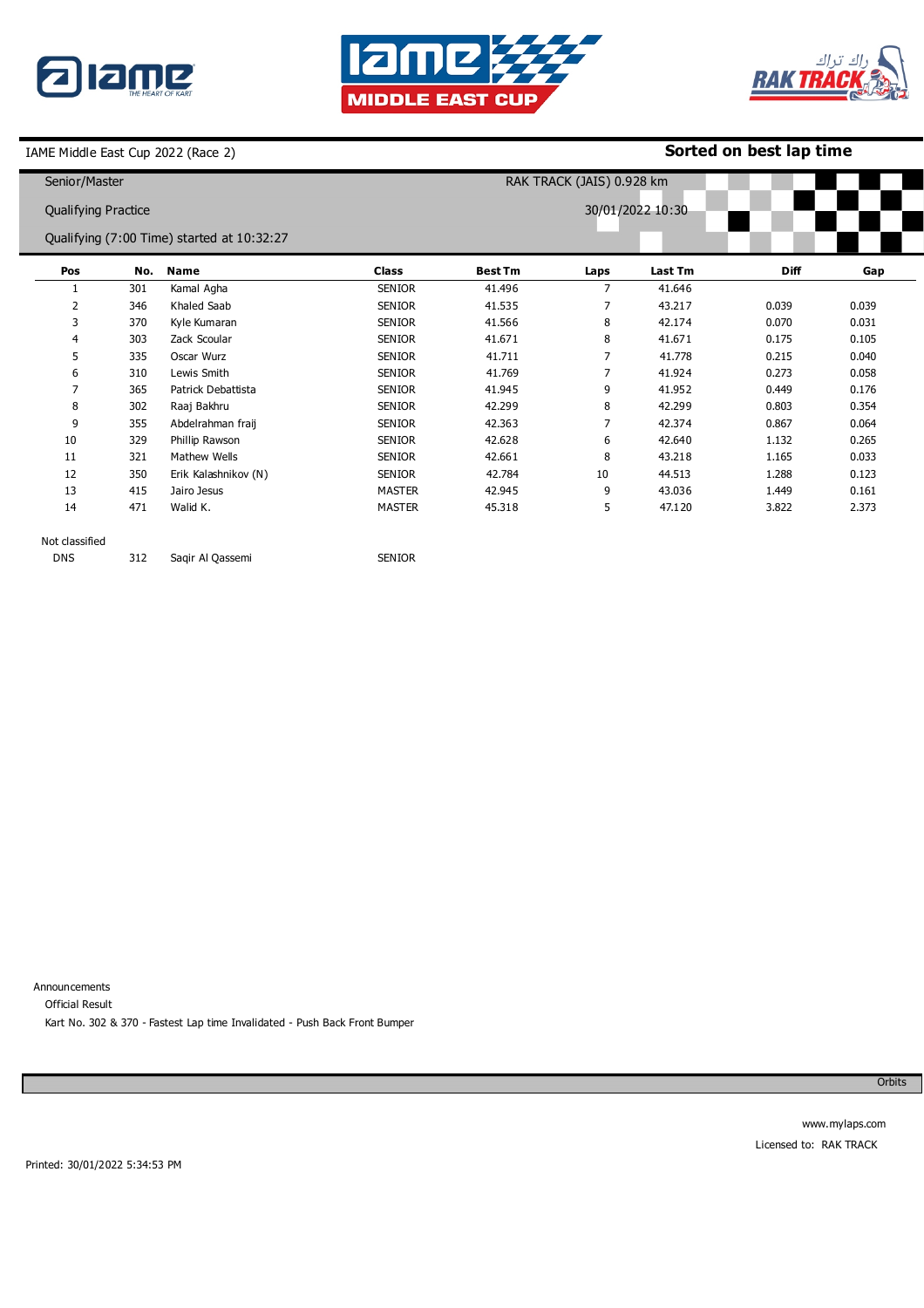





**Sorted on Laps**

| Senior/Master  |     |                                    |                  |      | RAK TRACK (JAIS) 0.928 km |                 |         |            |  |  |
|----------------|-----|------------------------------------|------------------|------|---------------------------|-----------------|---------|------------|--|--|
| Heat           |     |                                    | 30/01/2022 11:45 |      |                           |                 |         |            |  |  |
|                |     | Race (14 Laps) started at 11:49:21 |                  |      |                           |                 |         |            |  |  |
| Pos            | No. | Name                               | <b>Class</b>     | Laps | <b>Best Tm</b>            | <b>Total Tm</b> | Gap     | Diff       |  |  |
|                | 301 | Kamal Agha                         | <b>SENIOR</b>    | 14   | 41.690                    | 9:48.616        |         |            |  |  |
| $\overline{2}$ | 370 | Kyle Kumaran                       | <b>SENIOR</b>    | 14   | 41.784                    | 9:49.446        | 0.830   | 0.830      |  |  |
| 3              | 346 | Khaled Saab                        | <b>SENIOR</b>    | 14   | 41.852                    | 9:51.988        | 2.542   | 3.372      |  |  |
| 4              | 335 | Oscar Wurz                         | <b>SENIOR</b>    | 14   | 41.956                    | 9:52.245        | 0.257   | 3.629      |  |  |
| 5              | 303 | Zack Scoular                       | <b>SENIOR</b>    | 14   | 41.850                    | 9:53.074        | 0.829   | 4.458      |  |  |
| 6              | 365 | Patrick Debattista                 | <b>SENIOR</b>    | 14   | 42.044                    | 9:54.119        | 1.045   | 5.503      |  |  |
| $\overline{7}$ | 312 | Saqir Al Qassemi                   | <b>SENIOR</b>    | 14   | 42.062                    | 9:57.931        | 3.812   | 9.315      |  |  |
| 8              | 355 | Abdelrahman Fraij                  | <b>SENIOR</b>    | 14   | 41.830                    | 10:07.945       | 10.014  | 19.329     |  |  |
| 9              | 321 | Mathew Wells                       | <b>SENIOR</b>    | 14   | 42.983                    | 10:10.603       | 2.658   | 21.987     |  |  |
| 10             | 415 | Jairo Jesus                        | <b>MASTER</b>    | 14   | 42.959                    | 10:11.088       | 0.485   | 22.472     |  |  |
| 11             | 350 | Erik Kalashnikov (N)               | <b>SENIOR</b>    | 14   | 42.808                    | 10:18.652       | 7.564   | 30.036     |  |  |
| 12             | 471 | Walid K.                           | <b>MASTER</b>    | 13   | 44.665                    | 10:04.998       | 1 Lap   | 1 Lap      |  |  |
| <b>DNF</b>     | 302 | Raaj Bakhru                        | <b>SENIOR</b>    | 1    | 53.357                    | 58.810          | 12 Laps | <b>DNF</b> |  |  |
| Not classified |     |                                    |                  |      |                           |                 |         |            |  |  |
| DQ             | 329 | Phillip Rawson                     | <b>SENIOR</b>    | 6    | 41.835                    | 4:15.749        |         | DQ         |  |  |
| DQ             | 310 | Lewis Smith                        | <b>SENIOR</b>    | 5    | 41.981                    | 3:34.677        |         | <b>DQ</b>  |  |  |

Announcements

Official Result

Kart No. 302 - 5 Seconds Penalty - Push Back Front Bumper Kart No. 355 - 10 Seconds Penalty - Causing Collision on Start Kart No 329 & 310 - DQ - Black Flag

| <b>Margin of Victory</b> | Avg. Speed | Best Lap Tm | Best Speed | Best Lap by      |        |
|--------------------------|------------|-------------|------------|------------------|--------|
| 0.830                    | 79.460     | 41.690      | 80.134     | 301 - Kamal Agha |        |
|                          |            |             |            |                  | Orbits |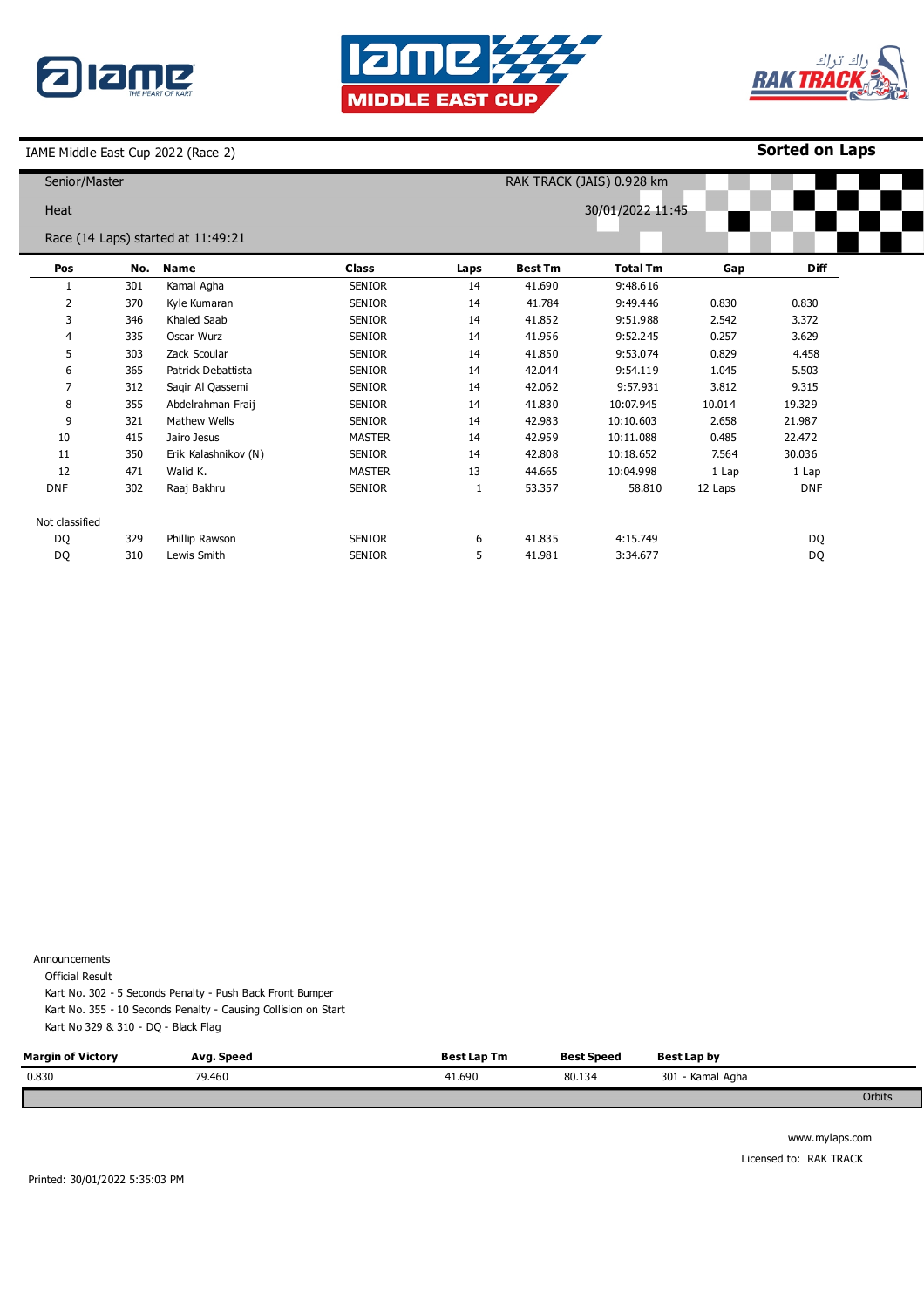





**Sorted on Laps**

| Senior/Master |     |                                    |               |      | RAK TRACK (JAIS) 0.928 km |                  |         |             |  |  |
|---------------|-----|------------------------------------|---------------|------|---------------------------|------------------|---------|-------------|--|--|
| Pre-Final     |     |                                    |               |      |                           | 30/01/2022 14:00 |         |             |  |  |
|               |     | Race (19 Laps) started at 14:02:40 |               |      |                           |                  |         |             |  |  |
| Pos           | No. | <b>Name</b>                        | <b>Class</b>  | Laps | <b>Best Tm</b>            | <b>Total Tm</b>  | Gap     | <b>Diff</b> |  |  |
| 1             | 301 | Kamal Agha                         | <b>SENIOR</b> | 19   | 41.994                    | 13:24.660        |         |             |  |  |
| 2             | 370 | Kyle Kumaran                       | <b>SENIOR</b> | 19   | 41.981                    | 13:25.138        | 0.478   | 0.478       |  |  |
| 3             | 335 | Oscar Wurz                         | <b>SENIOR</b> | 19   | 42.168                    | 13:36.727        | 11.589  | 12.067      |  |  |
| 4             | 329 | Phillip Rawson                     | <b>SENIOR</b> | 19   | 42.174                    | 13:37.247        | 0.520   | 12.587      |  |  |
| 5             | 310 | Lewis Smith                        | <b>SENIOR</b> | 19   | 42.085                    | 13:37.330        | 0.083   | 12.670      |  |  |
| 6             | 355 | Abdelrahman Fraij                  | <b>SENIOR</b> | 19   | 42.178                    | 13:37.471        | 0.141   | 12.811      |  |  |
|               | 365 | Patrick Debattista                 | <b>SENIOR</b> | 19   | 42.225                    | 13:37.651        | 0.180   | 12.991      |  |  |
| 8             | 303 | Zack Scoular                       | <b>SENIOR</b> | 19   | 42.386                    | 13:38.044        | 0.393   | 13.384      |  |  |
| 9             | 302 | Raaj Bakhru                        | <b>SENIOR</b> | 19   | 42.440                    | 13:40.127        | 2.083   | 15.467      |  |  |
| 10            | 312 | Sagir Al Qassemi                   | <b>SENIOR</b> | 19   | 42.681                    | 13:46.988        | 6.861   | 22.328      |  |  |
| 11            | 415 | Jairo Jesus                        | <b>MASTER</b> | 19   | 43.265                    | 13:57.806        | 10.818  | 33.146      |  |  |
| 12            | 350 | Erik Kalashnikov (N)               | <b>SENIOR</b> | 19   | 43.071                    | 13:58.821        | 1.015   | 34.161      |  |  |
| <b>DNF</b>    | 321 | Mathew Wells                       | <b>SENIOR</b> | 8    | 43.366                    | 5:58.825         | 11 Laps | <b>DNF</b>  |  |  |
| <b>DNF</b>    | 346 | Khaled Saab                        | <b>SENIOR</b> | 7    | 42.126                    | 5:00.446         | 1 Lap   | <b>DNF</b>  |  |  |
| <b>DNF</b>    | 471 | Walid K.                           | <b>MASTER</b> | 4    | 45.984                    | 3:10.339         | 3 Laps  | <b>DNF</b>  |  |  |

Announcements

0 Official Result

| <b>Margin of Victory</b> | Avg. Speed | <b>Best Lap Tm</b> | <b>Best Speed</b> | Best Lap by        |        |
|--------------------------|------------|--------------------|-------------------|--------------------|--------|
| 0.478                    | 78.884     | 41.981             | 79.579            | 370 - Kyle Kumaran |        |
|                          |            |                    |                   |                    | Orbits |